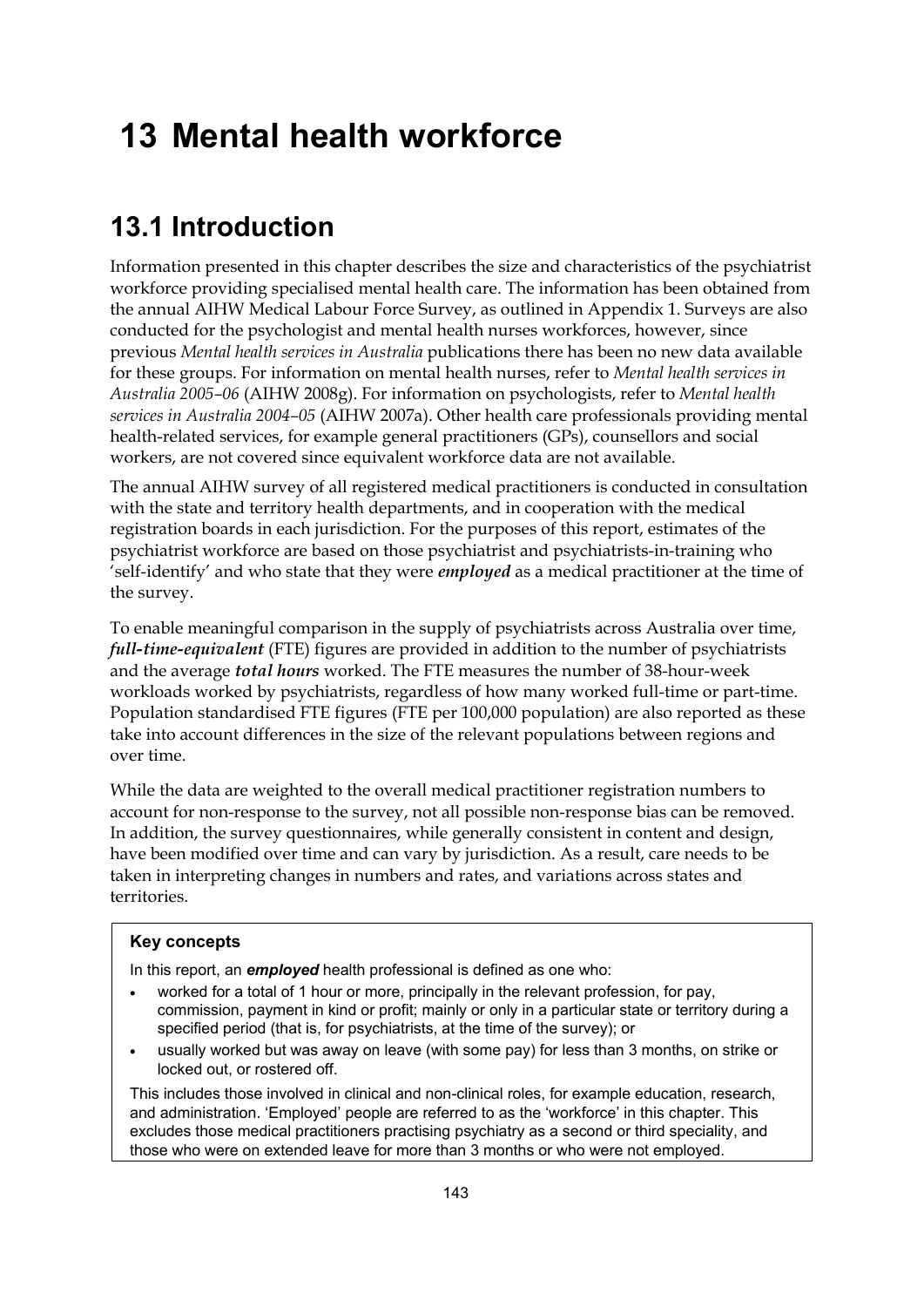*Full-time-equivalent* (FTE) is the number of 38-hour-week workloads worked by professionals. FTE is calculated by multiplying the number of employed professionals in a specific category by the average total hours worked by employed people in that category, and dividing by 38. The FTE per 100,000 population figures provide a standardised measure of supply of professionals. The standard of 38 hours was used in this report to provide comparable figures with previous published data. This differs from the approach used in *Mental health services in Australia* reports published prior to 2004–05, and with data on the medical and nursing labour force published by the AIHW (AIHW 2008f, 2008h). FTE numbers presented in this chapter will, therefore, not be comparable with those reports.

*Total hours* are the total hours worked per week in the profession, including paid and unpaid work. Average total weekly hours are calculated only for those people who reported their hours (that is, those who did not report them are excluded).

## **13.2 Psychiatrists**

Psychiatrists (including psychiatrists-in-training) made up 5.2% of all employed medical practitioners in Australia, with an estimated 3,258 working in Australia in 2006 (Table 13.1). Psychiatrists-in-training made up 23.1% (or 753) of these psychiatrists. In 2006, 63.7% of employed psychiatrists were male. The average age of psychiatrists in 2006 was 48.8 years, remaining relatively constant since 2002, with female psychiatrists being younger, on average, than their male counterparts. The psychiatrist workforce increased by an annual average of 2.5% between 2002 and 2006, mostly due to the growth in the number of female psychiatrists (4.1% annual average increase).

Including clinical and non-clinical hours, psychiatrists worked an average of 40.5 total hours per week in 2006 (Table 13.2). The hours worked per week were, on average, lower for females than males (36.7 hours compared with 42.7 hours) and was higher for psychiatrists-in-training than for those not in training (44.1 hours compared with 39.5 hours).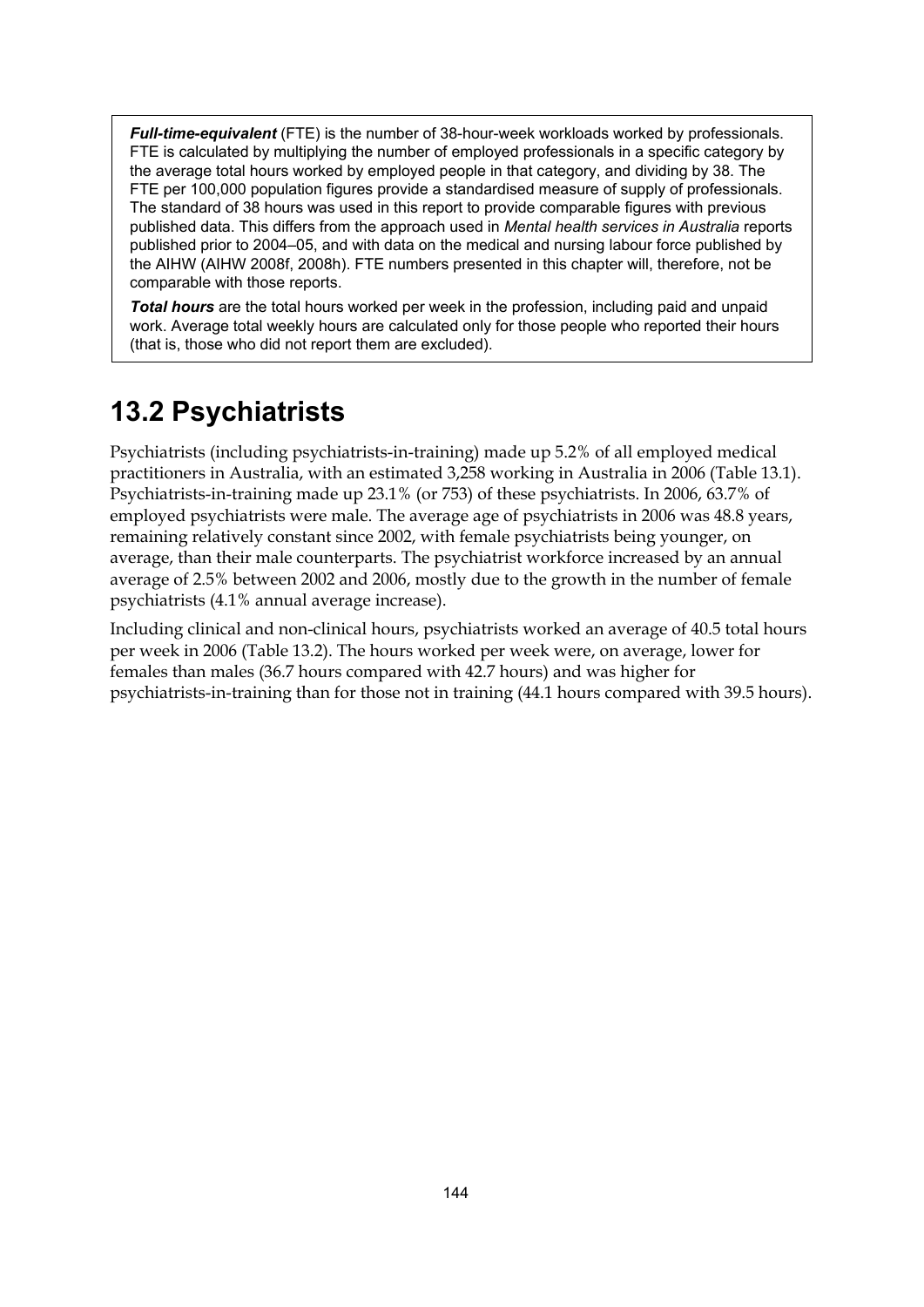|                                       |        |        |        |        |        | 2006<br><b>Distribution</b> | Average<br>annual change |
|---------------------------------------|--------|--------|--------|--------|--------|-----------------------------|--------------------------|
|                                       | 2002   | 2003   | 2004   | 2005   | 2006   | (per cent)                  | (per cent)               |
| Psychiatrists                         | 2,367  | 2,395  | 2.409  | 2,454  | 2,505  | 76.9                        | 1.4                      |
| Psychiatrists-in-training             | 587    | 631    | 742    | 726    | 753    | 23.1                        | 6.4                      |
| <b>Sex</b>                            |        |        |        |        |        |                             |                          |
| Males                                 | 1,946  | 1,972  | 2,020  | 1,991  | 2,076  | 63.7                        | 1.6                      |
| Females                               | 1,008  | 1,054  | 1,131  | 1,189  | 1,182  | 36.3                        | 4.1                      |
| Age and sex                           |        |        |        |        |        |                             |                          |
| Males                                 |        |        |        |        |        |                             |                          |
| Less than 35 years                    | 227    | 196    | 274    | 266    | 237    | 7.3                         | 1.1                      |
| $35-44$ years                         | 450    | 505    | 469    | 489    | 464    | 14.2                        | 0.8                      |
| 45-54 years                           | 537    | 546    | 543    | 505    | 566    | 17.4                        | 1.3                      |
| 55-64 years                           | 471    | 453    | 463    | 464    | 489    | 15.0                        | 0.9                      |
| 65 years and over                     | 262    | 272    | 272    | 267    | 320    | 9.8                         | 5.1                      |
| Females                               |        |        |        |        |        |                             |                          |
| Less than 35 years                    | 197    | 227    | 268    | 285    | 233    | 7.2                         | 4.3                      |
| $35-44$ years                         | 291    | 323    | 353    | 380    | 373    | 11.5                        | 6.4                      |
| $45 - 54$ years                       | 308    | 289    | 304    | 323    | 332    | 10.2                        | 1.9                      |
| 55-64 years                           | 171    | 161    | 159    | 152    | 177    | 5.4                         | 0.9                      |
| 65 years and over                     | 40     | 53     | 48     | 49     | 66     | 2.0                         | 13.3                     |
| Average age (years)                   |        |        |        |        |        |                             |                          |
| Males                                 | 50.7   | 50.5   | 49.9   | 49.9   | 50.8   | $\sim$ $\sim$               | 0.0                      |
| Females                               | 45.5   | 45.0   | 44.0   | 43.7   | 45.2   | $\ddotsc$                   | $-0.2$                   |
| Total                                 | 48.9   | 48.6   | 47.8   | 47.6   | 48.8   | . .                         | $-0.1$                   |
| Total number <sup>(a)</sup>           | 2,954  | 3,026  | 3,152  | 3,180  | 3,258  | 100.0                       | 2.5                      |
| All employed medical<br>practitioners | 53,991 | 56,207 | 58,211 | 60,252 | 62,425 | $\ddotsc$                   | 3.7                      |

**Table 13.1: Employed psychiatrists and psychiatrists-in-training, demographic characteristics, 2002–2006** 

(a) The number for each variable may not sum to the total due to the estimation process and rounding.

. . Not applicable.

l,

Source: AIHW Medical Labour Force Surveys, 2002–2006.

|                           | 2002 | 2003 | 2004 | 2005 | 2006 | Average annual<br>change (per cent) |
|---------------------------|------|------|------|------|------|-------------------------------------|
| Psychiatrists             | 41.4 | 40.8 | 40.0 | 39.8 | 39.5 | $-1.2$                              |
| Psychiatrists-in-training | 44.0 | 45.4 | 43.8 | 43.4 | 44.1 | 0.1                                 |
| <b>Sex</b>                |      |      |      |      |      |                                     |
| Males                     | 44.2 | 44.3 | 43.3 | 42.8 | 42.7 | $-0.9$                              |
| Females                   | 37.5 | 36.9 | 36.6 | 36.9 | 36.7 | $-0.5$                              |
| <b>Total</b>              | 41.9 | 41.8 | 40.9 | 40.6 | 40.5 | $-0.8$                              |

#### **Table 13.2: Employed psychiatrists and psychiatrists-in-training, average total hours worked per week, type and sex, 2002–2006**

*Source:* AIHW Medical Labour Force Surveys, 2002–2006.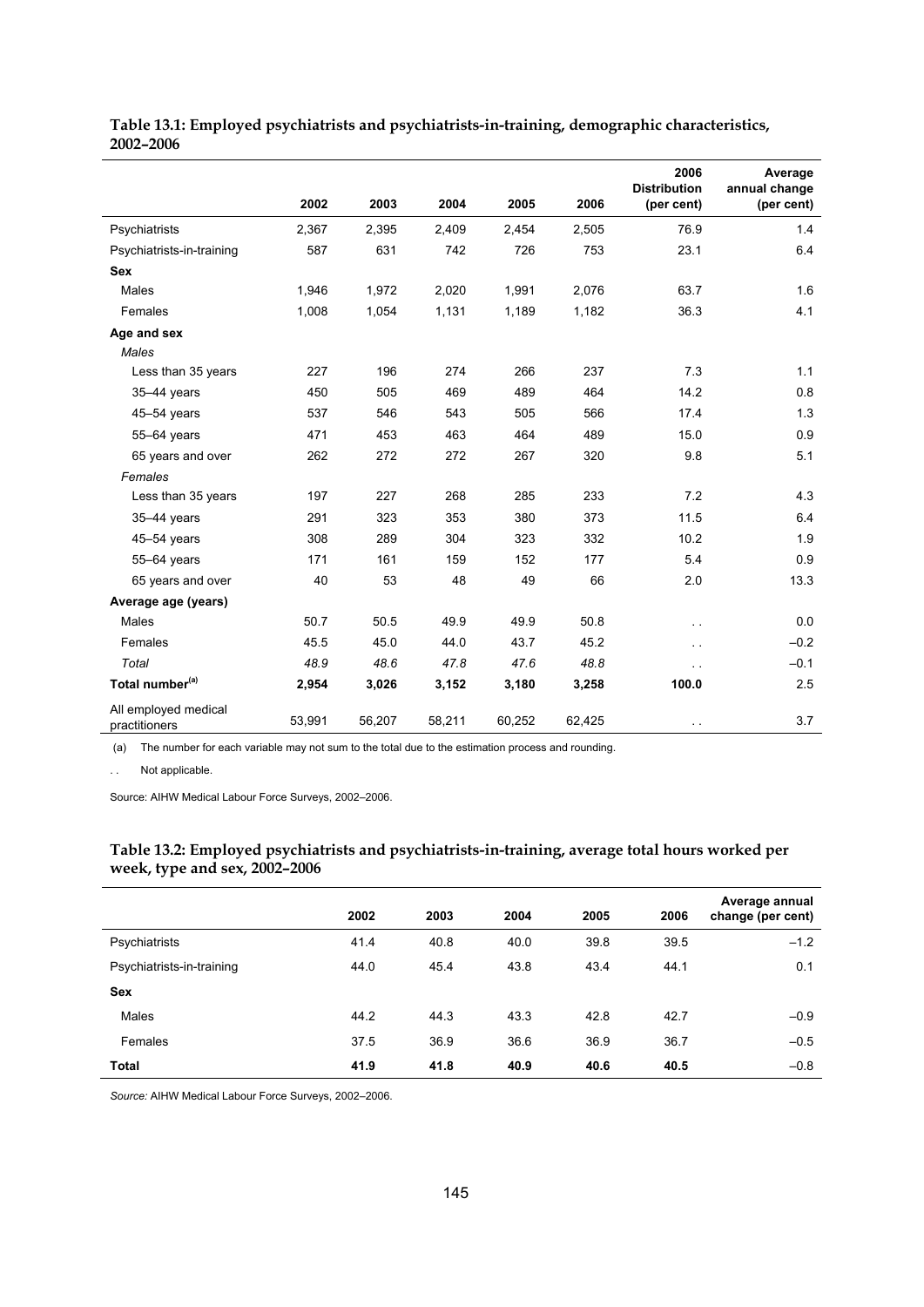## **Size and distribution of the psychiatrist workforce**

Nationally, there were 18 full-time-equivalent (FTE) psychiatrists per 100,000 population in 2006 (Table 13.3). The number of FTE psychiatrists per 100,000 population varied between the states and territories, ranging from 13 for Tasmania and the Australian Capital Territory, to 23 for Victoria. The average hours worked varied across jurisdictions, ranging from 30.4 hours per week in the Australian Capital Territory to 41.5 for Queensland.

|                      | Number of<br>psychiatrists | Number of<br>psychiatrists-<br>in-training | <b>Total number</b> | Average total<br>hours worked<br>per week | <b>FTE</b> | FTE per<br>100,000<br>population <sup>(a)</sup> |
|----------------------|----------------------------|--------------------------------------------|---------------------|-------------------------------------------|------------|-------------------------------------------------|
| <b>NSW</b>           | 778                        | 290                                        | 1,067               | 40.6                                      | 1,140      | 18                                              |
| Vic                  | 782                        | 239                                        | 1021                | 40.8                                      | 1,096      | 23                                              |
| Qld                  | 407                        | 95                                         | 502                 | 41.5                                      | 548        | 15                                              |
| <b>WA</b>            | 214                        | 40                                         | 254                 | 38.9                                      | 260        | 14                                              |
| <b>SA</b>            | 217                        | 54                                         | 271                 | 39.9                                      | 285        | 20                                              |
| Tas                  | 58                         | 5                                          | 62                  | 36.8                                      | 60         | 13                                              |
| <b>ACT</b>           | 41                         | 11                                         | 51                  | 30.4                                      | 41         | 13                                              |
| NT <sup>(b)</sup>    | n.p.                       | n.p.                                       | n.p.                | n.p.                                      | n.p.       | n.p.                                            |
| Total <sup>(c)</sup> | 2,505                      | 753                                        | 3,258               | 40.5                                      | 3,472      | 18                                              |

| Table 13.3: Employed psychiatrists and psychiatrists-in-training, FTE and FTE per 100,000 |  |
|-------------------------------------------------------------------------------------------|--|
| population, states and territories, 2006                                                  |  |

(a) Crude rate based on the Australian estimated resident population as at 30 June 2006.

(b) Estimates for the Northern Territory for 2006 are not separately published. The data were based on responses to the 2007 Medical Labour Force Survey weighted to 2006 registration numbers and are equivalent to a response rate of 28.6%.

(c) The number for each variable may not sum to the total due to the estimation process and rounding.

n.p Not published, however, the figures are included in the totals.

*Note:* FTE based on a 38-hour standard working week.

*Source:* AIHW Medical Labour Force Survey, 2006.

In 2006, approximately 90%of FTE psychiatrists (for whom region was reported) worked mainly in the *Major cities* (Table 13.4). Once population sizes for each region were taken into account, the FTE psychiatrists per 100,000 population was highest for *Major cities* (21), followed by *Inner regional* (6) and *Outer regional* (4).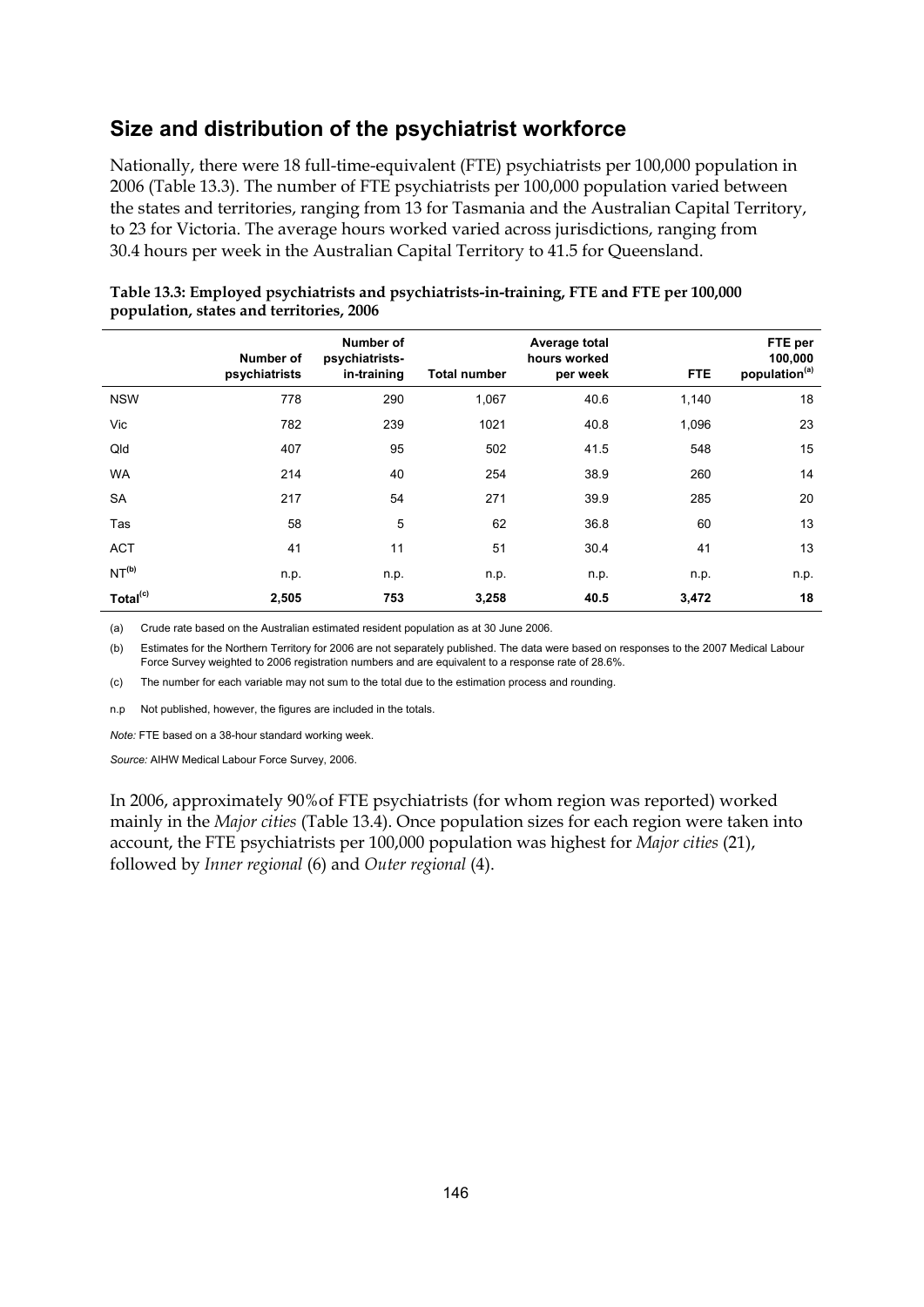| Table 13.4: Employed psychiatrists and psychiatrists-in-training, FTE and FTE per 100,000 |  |
|-------------------------------------------------------------------------------------------|--|
| population, by region(a), 2006                                                            |  |

|                        |               | Average total<br>hours worked |            | FTE per 100,000           |
|------------------------|---------------|-------------------------------|------------|---------------------------|
| Region <sup>(a)</sup>  | <b>Number</b> | per week                      | <b>FTE</b> | population <sup>(b)</sup> |
| Major cities           | 2,840         | 40.5                          | 3,027      | 21                        |
| Inner regional         | 247           | 39.2                          | 255        | 6                         |
| Outer regional         | 77            | 42.6                          | 86         | 4                         |
| Remote and very remote | 14            | n.p.                          | n.p.       | n.p.                      |
| Not reported           | 79            | 41.0                          | 85         | $\sim$ $\sim$             |
| Total <sup>(c)</sup>   | 3,258         | 40.5                          | 3,472      | 17                        |

(a) Region is derived from the postcode of the respondent's main job and is classified according to the remoteness area structure within the Australian Standard Geographical Classification (ABS 2007a). See also Appendix 3. This data should be treated with caution due to the large number of *Not reported* values for region, relative to the number in *Outer regional* and *Remote and very remote* regions.

(b) Crude rate based on the Australian estimated resident population as at 30 June 2006.

(c) The number for each variable may not sum to the total due to the estimation process and rounding.

n.p. Not published.

Not applicable.

*Note:* FTE based on a 38-hour standard working week.

*Source:* AIHW Medical Labour Force Survey, 2006.

### **Changes in the psychiatrist workforce**

The size and characteristics of the psychiatrist workforce, including the hours worked, changed in the period from 2002 to 2006. During this period, the number of employed psychiatrists (and psychiatrists-in-training) increased by 10.3%, which is one-third lower than the 15.6% increase in the total number of all employed medical practitioners. These figures equate to average annual increases of 2.5% for psychiatrists and 3.7% for all employed medical practitioners (Table 13.1). The average hours worked by psychiatrists decreased over the same period, by an average of 1.2% per year (Table 13.2).

The proportion of psychiatrists in the workforce who were female increased from 34.1% in 2002 to 36.3% in 2006 (Table 13.1).

Nationally, the supply of psychiatrists and psychiatrists in training, measured as FTE and FTE per 100,000 population, increased between 2002 and 2006 (Table 13.5). The supply increased in some, but not all, jurisdictions in this period (Table 13.6). In Queensland the number of psychiatrist FTE per 100,000 population increased by an annual average of 4.9%, while in South Australia there was an annual average decrease of 0.4%.